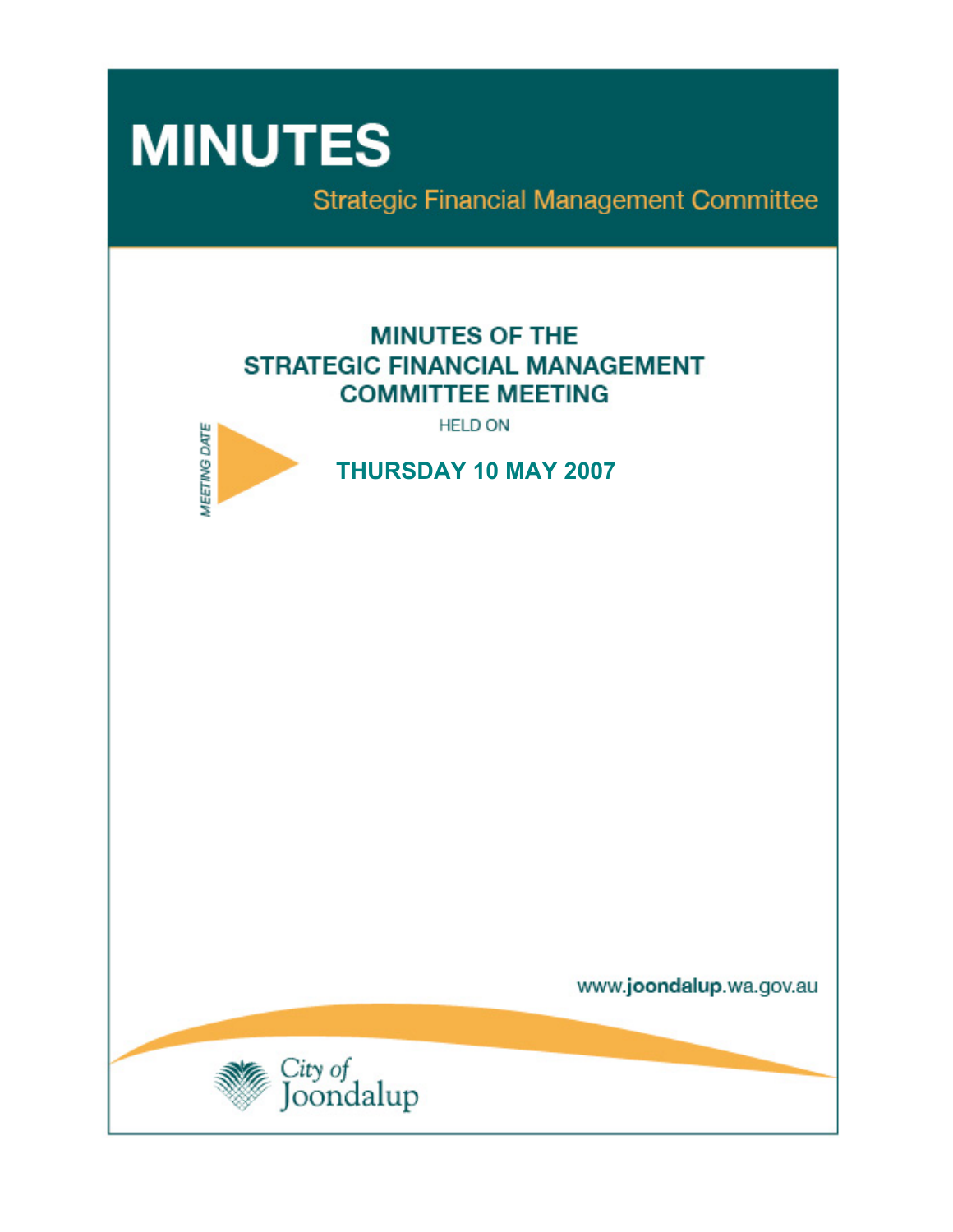## **CITY OF JOONDALUP**

#### **MINUTES OF THE STRATEGIC FINANCIAL MANAGEMENT COMMITTEE MEETING HELD IN CONFERENCE ROOM 2, JOONDALUP CIVIC CENTRE, BOAS AVENUE, JOONDALUP ON THURSDAY 10 MAY 2007**

#### **ATTENDANCE**

#### **Committee Members:**

| Cr Michele John<br>Cr Tom McLean<br>Cr Steve Magyar<br>Cr Geoff Amphlett | <b>Presiding Person</b> | South-West Ward<br>North Ward<br>North-Central Ward<br><b>Central Ward</b> |
|--------------------------------------------------------------------------|-------------------------|----------------------------------------------------------------------------|
| Cr Brian Corr                                                            |                         | South-East Ward                                                            |

#### **Officers:**

Mr Garry Hunt Chief Executive Officer Mr Mike Tidy **Director, Corporate Services**<br>Mr Ian Cowie **Director**, Governance & Strat Mr Ian Cowie **Director, Governance & Strategy**<br>Mr Clayton Higham **Director, Planning and Communit** Director, Planning and Community Development Ms Janet Harrison **Administrative Services Coordinator** 

#### **DECLARATION OF OPENING**

The Presiding Person declared the meeting open at 1840 hrs.

#### **APOLOGIES/LEAVE OF ABSENCE**

Apology Mayor T Pickard Leave of absence Cr R Fishwick

#### **CONFIRMATION OF MINUTES**

#### MINUTES OF THE STRATEGIC FINANCIAL MANAGEMENT COMMITTEE MEETING HELD ON 18 APRIL 2007

**MOVED Cr Magyar SECONDED Cr Amphlett that the minutes of the meeting of the Strategic Financial Management Committee held on 18 April 2007 be confirmed as a true and correct record.** 

#### **The Motion was Put and CARRIED (5/0) CARRIED (5/0)**

**In favour of the motion:** Crs John, McLean, Amphlett, Magyar and Corr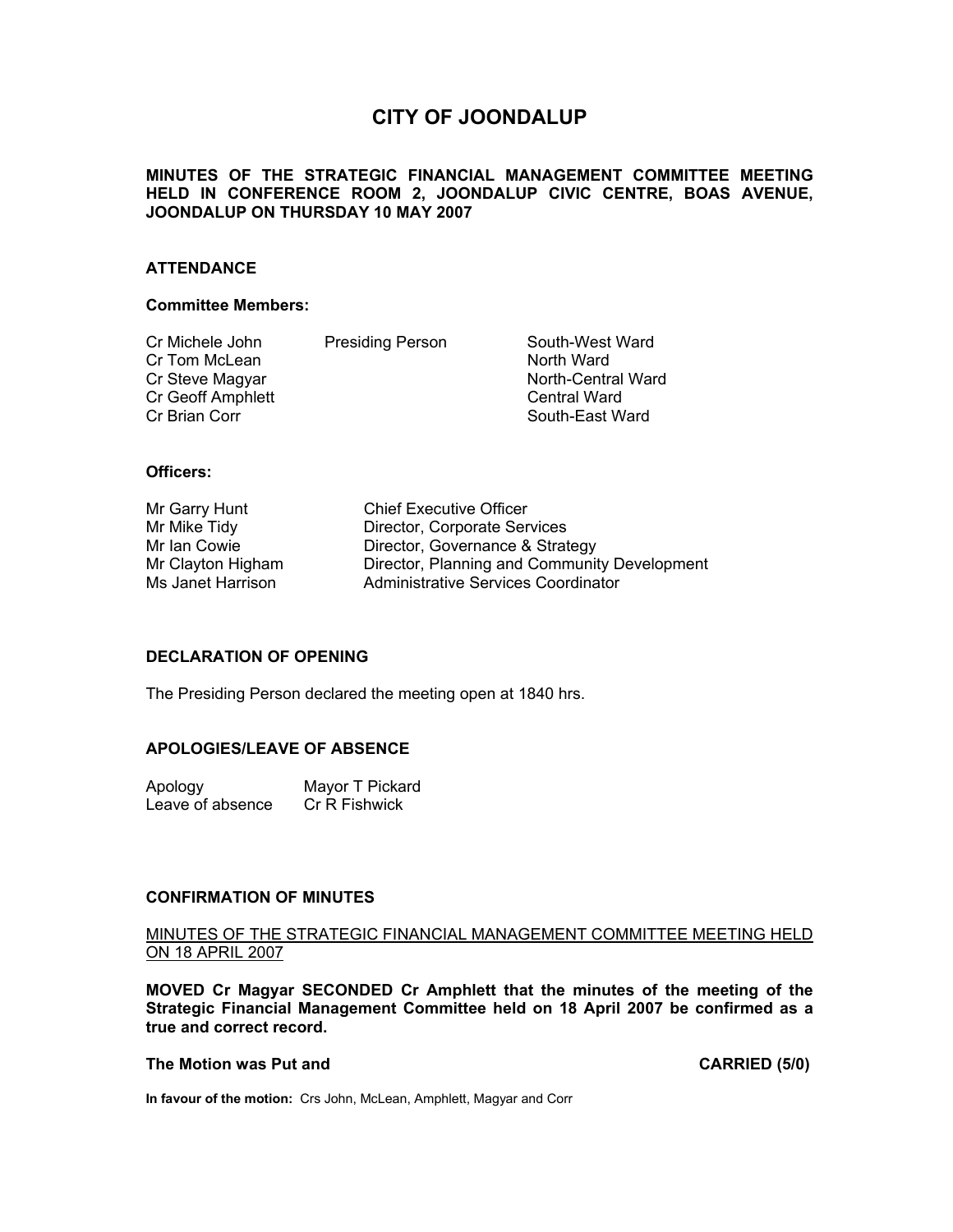#### **ANNOUNCEMENTS BY THE PRESIDING PERSON WITHOUT DISCUSSION**

Nil.

#### **DECLARATIONS OF INTEREST**

Nil

#### **IDENTIFICATION OF MATTERS FOR WHICH THE MEETING MAY SIT BEHIND CLOSED DOORS**

Nil

#### **PETITIONS AND DEPUTATIONS**

Nil

### **ITEM 1 WORKSHOP ALTERNATIVE REVENUE STREAMS – [51567, 03089]**

**WARD:** All

**RESPONSIBLE** Mr Mike Tidy **DIRECTOR:** Corporate Services

#### **PURPOSE**

The purpose of this report is for the committee to workshop alternative revenue streams that the City may be able to tap into.

#### **EXECUTIVE SUMMARY**

The Strategic Financial Management Committee at its meeting on 18 April 2007 resolved to work through a number of financial issues that had been previously identified for consideration by the Committee. The first of these is alternative revenue streams.

*It is recommended that the outcomes of the workshop of alternative revenue streams be NOTED.*

#### **BACKGROUND**

At its meeting of 4 July 2006 the Strategic Financial Management Committee carried the following motion: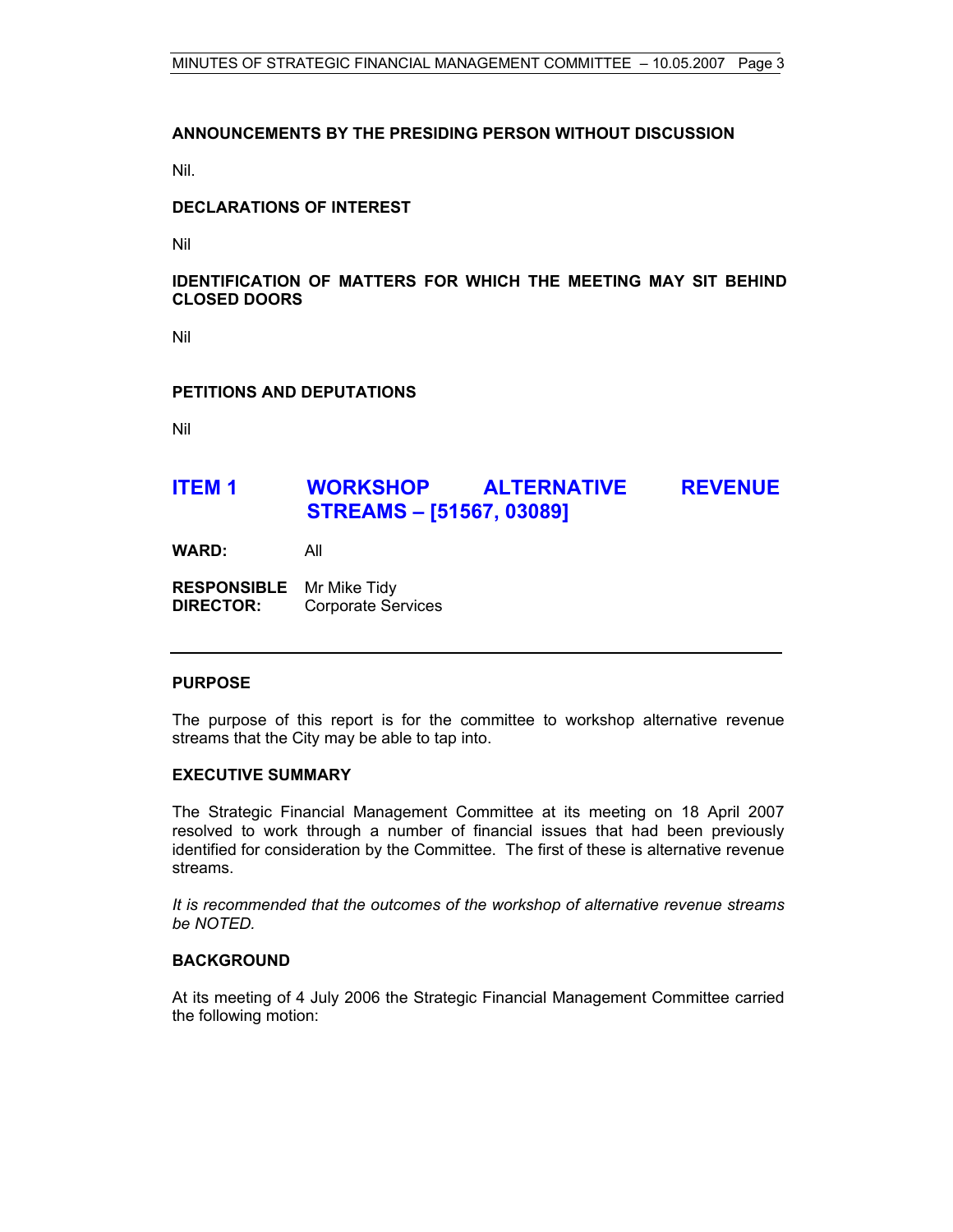*"That it be recommended that Council requests a further report be submitted to the next meeting of the Strategic Financial Management Committee on:* 

- *1 options and potential role of the City in the development of the Joondalup Central Business District;*
- *2 a framework and work plan for:* 
	- *Alternative Revenue Streams;*
	- *Asset Management;*
	- *Portfolio;*
	- *Expenditure;*
	- *Strategic Financial Management Plan (Plan for the Future)."*

A report was considered at the Committee's meeting of 12 September 2006 but deferred and reconsidered at its meeting of 18 April 2007.

It was felt that the best approach was for the Committee to workshop the issues rather than just receive reports for discussion. Alternative revenue streams was nominated as the first issue to be workshopped.

#### **DETAILS**

#### **Issues and options considered:**

Alternative revenue streams will be workshopped at the meeting.

#### **Link to Strategic Plan:**

Key Focus Area 3 - City Development 3.1

The City of Joondalup has well maintained assets and built environment.

Key Focus Area 4 - Organisational Development 4.1

The City of Joondalup is a sustainable and accountable business.

#### **Legislation – Statutory Provisions:**

Not Applicable.

#### **Risk Management considerations:**

Not applicable

#### **Financial/Budget Implications:**

Not applicable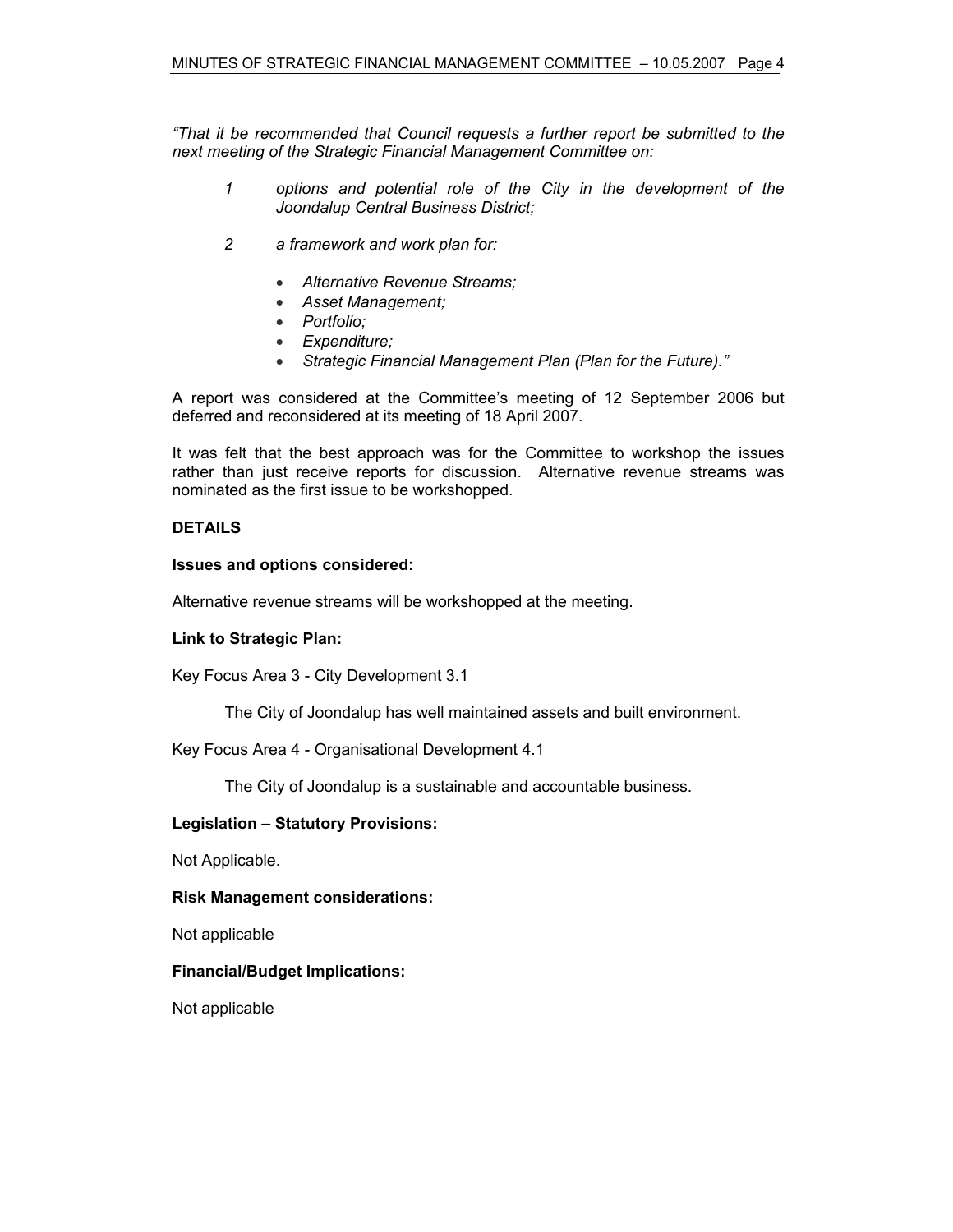#### **Policy implications:**

Not Applicable.

#### **Regional Significance:**

Not Applicable.

#### **Sustainability implications:**

Financial sustainability is absolutely critical to the future growth and development of the City of Joondalup. Alternative revenue streams will enhance the long-term financial sustainability of the City.

#### **Consultation:**

Not Applicable.

#### **COMMENT**

Attached is some statistical information in relation to the City's current sources of revenue to help set the scene for the workshop. The numbers are based on the current 2006/07 financial year revised budget. In terms of any unusual items or whether they represent a typical year the most volatile area is in relation to grants which apart from the Grants Commission General Purpose grant can vary significantly from one year to the next. As the grants are invariably tied to expenditure however regardless of the quantum they do not represent a net cash flow. The only other area to be mentioned is in relation to income streams from the Craigie Leisure Centre. It returned to full operation in 2006/07 but it is felt that there is still some room for growth. Again however this is not a generator of significant net cash flow.

For further thought some issues currently being dealt with that have potential for generating revenue streams include:

- Paid parking in the Joondalup CBD proposals are currently being worked on, requires large short term investment but has significant medium to long term revenue generation potential.
- Intensifying the commercial development of the CBD which:
	- o Could provide rate growth, and
	- $\circ$  The City could participate in as a property owner and potential developer.
- Ocean Reef marina development has potential for rate growth and for revenue generation from the City's land holdings but is a long-term project.

#### **ATTACHMENTS**

Attachment 1 Statistical Information re Revenue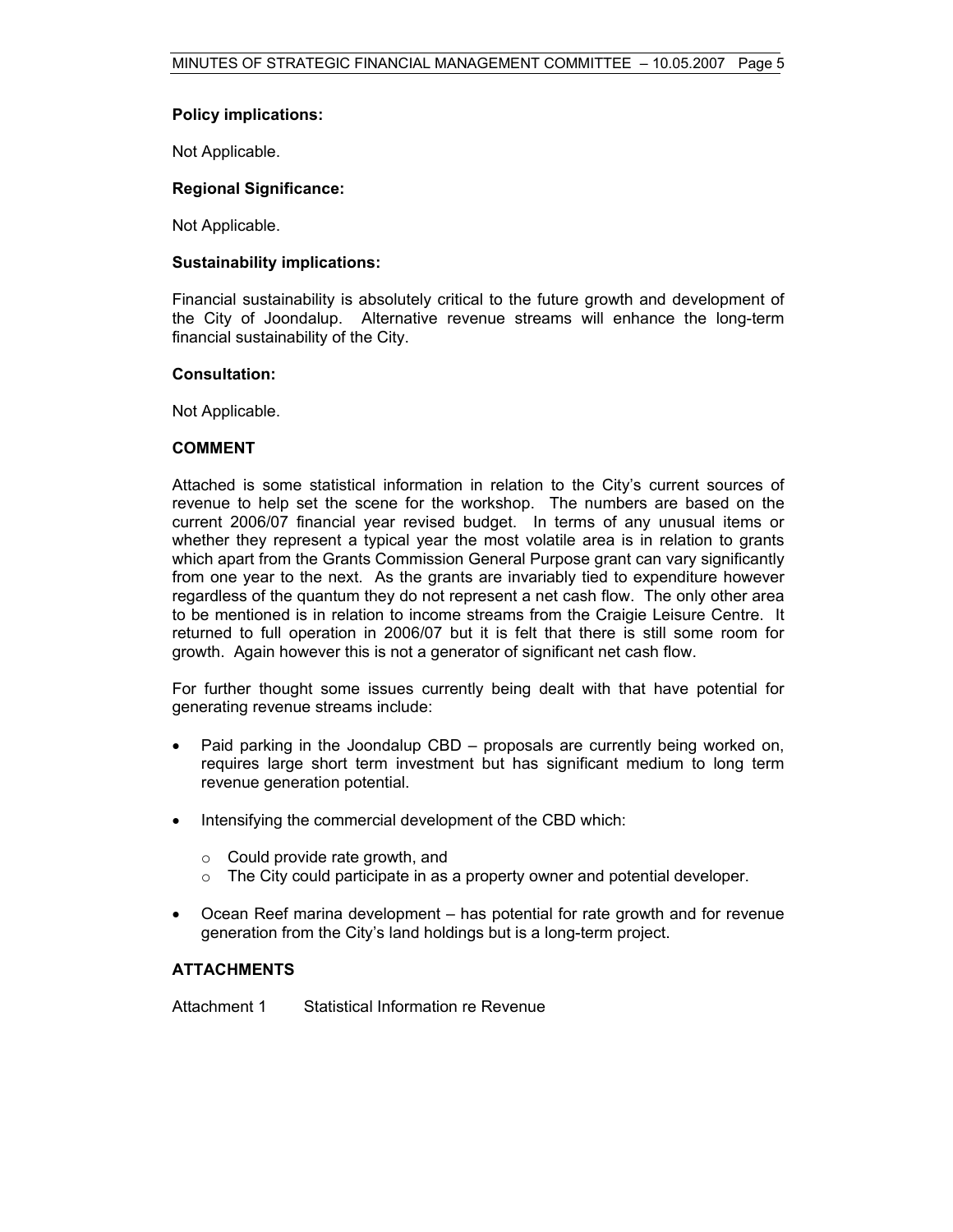#### **VOTING REQUIREMENTS**

Simple Majority

#### **OFFICER'S RECOMMENDATION**

That the outcomes of the workshop of alternative revenue streams be NOTED.

Elected Members were given the opportunity to raise comments or ideas on new or current revenue stream enhancements.

A workshop was conducted, with the following items being raised by Elected Members:

| Cr John: | Environmental levy.               |
|----------|-----------------------------------|
|          | Car parking fees.                 |
|          | Building licence fees.            |
|          | Parking infringements.            |
|          | Cash in lieu parking.             |
|          | Rating of Hillarys Marina.        |
|          | Differential rates.               |
|          | Ocean Reef development potential. |

- Cr McLean: Management of car parks at ECU and Joondalup Health Campus. High rise development. Boundary realignment.
- Cr Magyar: Net energy export.
- Cr Corr: Shared services with adjoining local governments. User pays fee structure.
- Cr Amphlett: Sale of residual assets. Sale of advertising on street signs.

Mayor Pickard (raised in his absence by the CEO):

 Casual hire fees for facilities to be near market value. Bonds to be realistic. Property rental. Car parking. Development of City owned sites. Asset rationalisation. Legislation change to enable commercial development.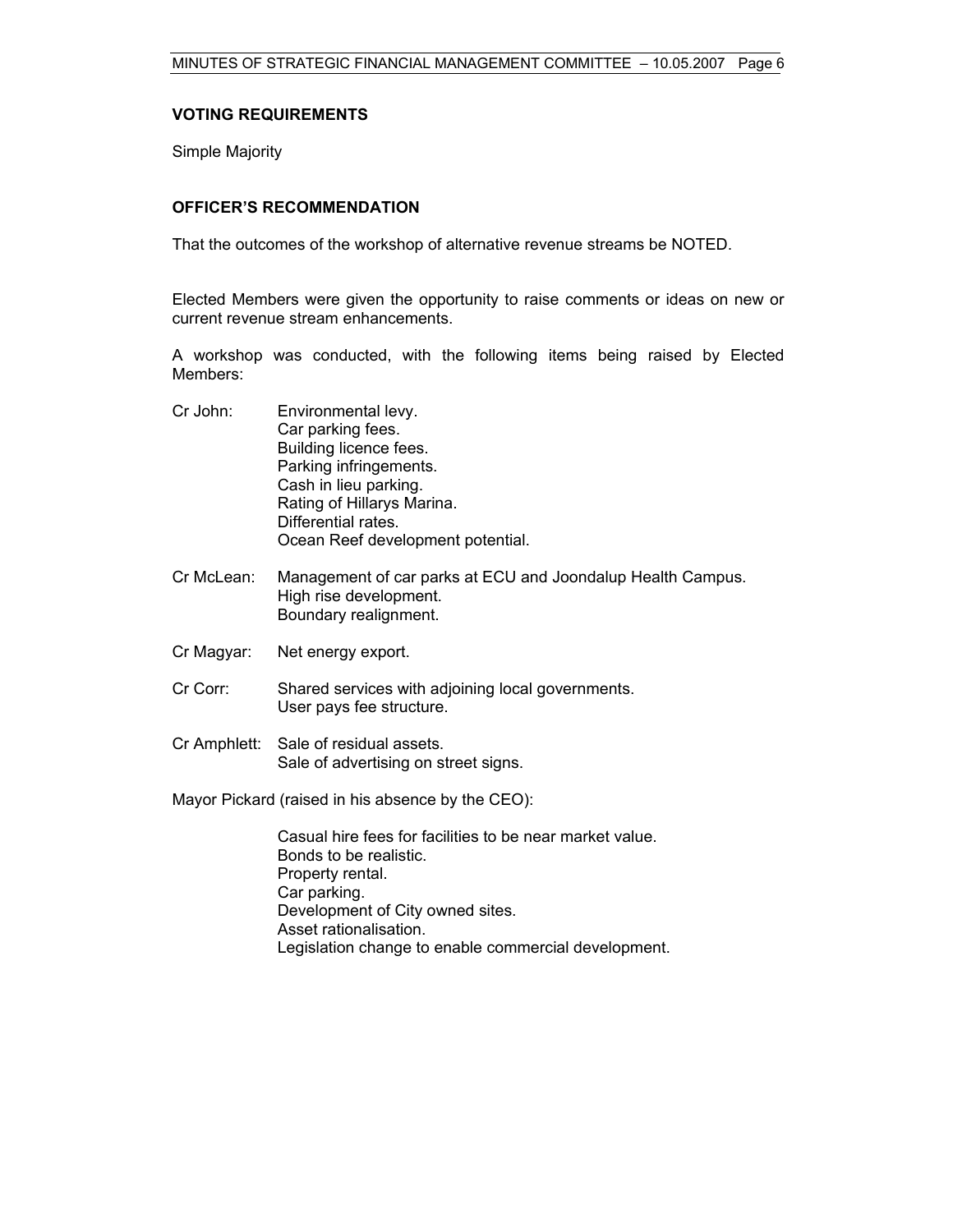Discussion took place on the items raised by Elected Members. The Chief Executive Officer then submitted the list of potential revenue streams as raised by the Executive Management Team:

- $\triangleright$  Alfresco dining.
- $\triangleright$  Property rentals.
- $\triangleright$  Car parking.
- $\triangleright$  Sporting facility hire.
- $\blacktriangleright$  Leases on land occupied by clubs.
- $\triangleright$  % GST.
- $\triangleright$  Phone towers.
- $\triangleright$  Advertising web page and publications.
- $\triangleright$  Investment policy.
- $\triangleright$  Major increase in hire of facilities.
- $\triangleright$  Reduced 'free use' of facilities.
- $\triangleright$  Levy for specific purposes ie security services.

The Chief Executive Officer advised that further investigation will be undertaken on the items raised.

**MOVED Cr Amphlett SECONDED Cr McLean that the Strategic Financial Management Committee:** 

- **1 REQUESTS that the following potential optional income streams be further explored:** 
	- **Environmental levy**
	- **Car parking** 
		- o **Paid Parking**
		- o **Management of car parks at ECU and Joondalup Health Campus**
		- o **Parking infringements**
		- o **Cash in lieu payments**
	- **Building and land licence fees**
	- **Rating** 
		- o **Hillarys Marina**
		- o **Differential rating**
		- o **Levy/Service Charge for specific purposes ie security services**
	- **Ocean Reef development potential**
	- **High rise development**
	- **Boundary realignment**
	- **Net energy export**
	- **Shared services with adjoining local governments**
	- **Fees and Charges** 
		- o **User pays fee structure**
		- o **Casual hire fees for facilities to be near market value**
		- o **Bonds to be realistic**
		- o **Property rental**
		- o **Club leases**
		- o **Reduced 'free use' of facilities**